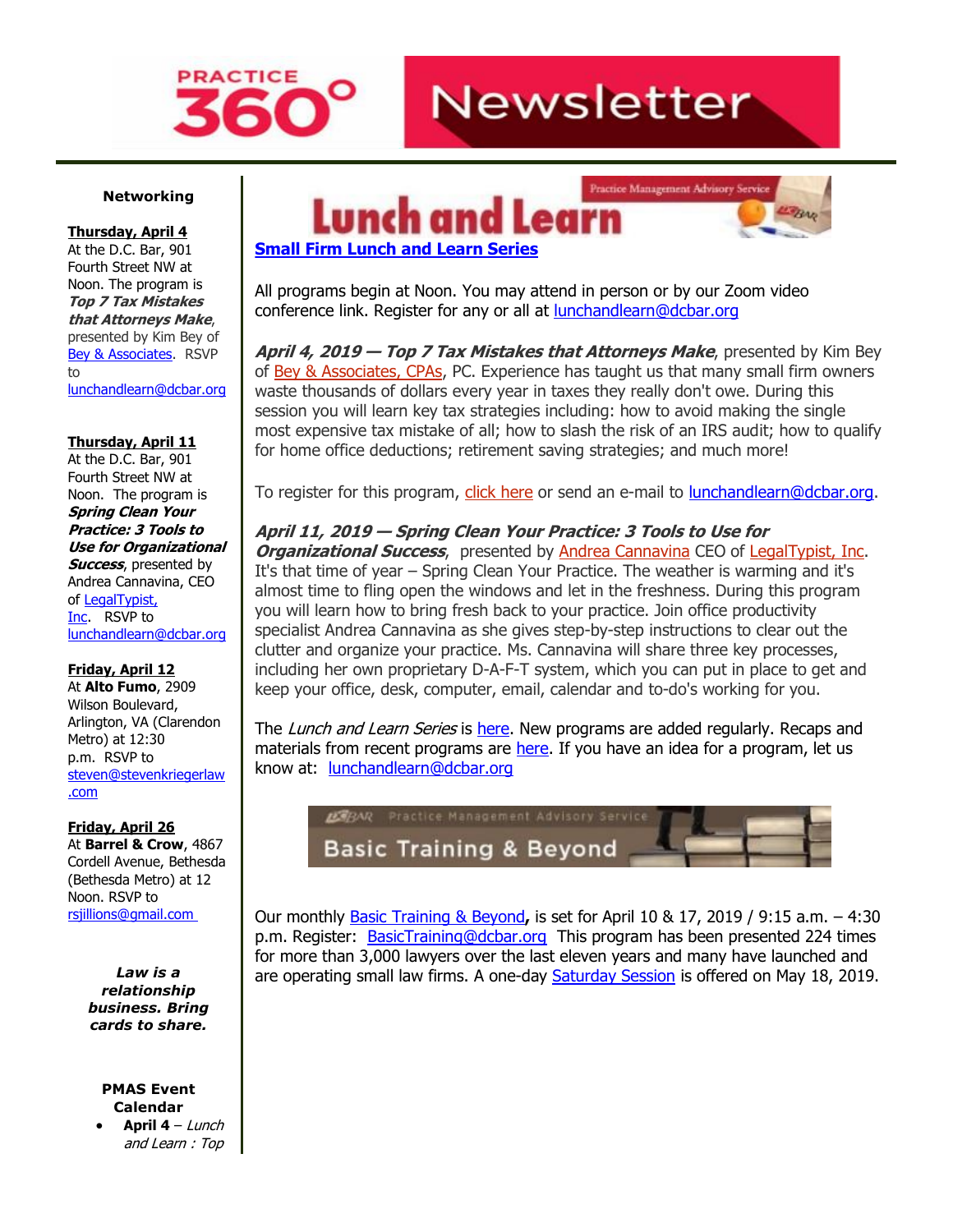7 Tax Mistakes that Attorneys Make.

- **April 10** Day 1 of Basic Training & Beyond.
- **April 11** Lunch and Learn, Spring Clean Your Practice: 3 Tools to Use for **Organizational** Success.
- **April 17** Day 2 of Basic Training & Beyond.

#### **Ethics**

Here is new ethics guidance on **Mandatory Arbitration Provisions in Fee Agreements.** [Legal](http://www.mmsend31.com/link.cfm?r=QoMNPE35iHlNN-QOnEIrJw~~&pe=sgwcbQvmqF0xSlH7hd1maY2VUp17vNmm6Dae2A37jv8jUevd1yK_vVOrYIa094lG9phit02uFfPD6eEidtStlg~~&t=dYx-z_wLxD94Eq_UERVirg~~)  [Ethics Opinion 376](http://www.mmsend31.com/link.cfm?r=QoMNPE35iHlNN-QOnEIrJw~~&pe=sgwcbQvmqF0xSlH7hd1maY2VUp17vNmm6Dae2A37jv8jUevd1yK_vVOrYIa094lG9phit02uFfPD6eEidtStlg~~&t=dYx-z_wLxD94Eq_UERVirg~~)

**What are the ethical implications of crowdfunding** a legal representation? Read [Legal Ethics Opinion 375](http://www.mmsend31.com/link.cfm?r=QoMNPE35iHlNN-QOnEIrJw~~&pe=Me5pevW0A8Flzi5YsXfTOjVYm6Wy11d4AO6r9kB-V6SneLBQdKo13UKIuWLU-3XQlb7IKp9MnpO-jJAzq6LPfQ~~&t=dYx-z_wLxD94Eq_UERVirg~~) for guidance.

**What are your obligations to a prospective client?** Read [Legal Ethics](http://www.mmsend31.com/link.cfm?r=QoMNPE35iHlNN-QOnEIrJw~~&pe=YNGWIYE5ZXlbTvggs7-_BFqfHyYO4bV3YLecBW1ji-xpOzId-YQxNqsA_b9h4QOU_Pb5zBeO7tZUEVFSTOjmCQ~~&t=dYx-z_wLxD94Eq_UERVirg~~)  [Opinion 374](http://www.mmsend31.com/link.cfm?r=QoMNPE35iHlNN-QOnEIrJw~~&pe=YNGWIYE5ZXlbTvggs7-_BFqfHyYO4bV3YLecBW1ji-xpOzId-YQxNqsA_b9h4QOU_Pb5zBeO7tZUEVFSTOjmCQ~~&t=dYx-z_wLxD94Eq_UERVirg~~) to find out.

#### **Have you read** the Legal Ethics Opinions on social media and lawyers? They are here: [LEO 370](http://www.mmsend31.com/link.cfm?r=QoMNPE35iHlNN-QOnEIrJw~~&pe=vxNIfrtN7DUhYuNoLzmhkGVXhSh1UBfOw0E_Sm-k6wX_V7EJuCJW_EseQSs6STnq8KVDb8374_A3K1gGU9K5aA~~&t=dYx-z_wLxD94Eq_UERVirg~~) and LEO [371](http://www.mmsend31.com/link.cfm?r=QoMNPE35iHlNN-QOnEIrJw~~&pe=wGXGyow_m_5_XJvI6joFR8BnalEWelrfBKq6ke18a11TOF1VMV9SISjRd7ckrxbj4ogKjSWWoYNCTEMNzqACeA~~&t=dYx-z_wLxD94Eq_UERVirg~~)

Check the small firm legal trends and compensation reports [here.](http://www.mmsend31.com/link.cfm?r=QoMNPE35iHlNN-QOnEIrJw~~&pe=35E12aPw6jKEuibnPa4W2Wdnl_z-lhG6qsrjRVXrNMMUUBXkWf2wm6rj3q93q1aTCE4oeJx5X7Mir47DHJ8wWg~~&t=dYx-z_wLxD94Eq_UERVirg~~)

The new e-Manual for Basic Training & Beyond can be downloaded [here.](http://www.mmsend31.com/link.cfm?r=QoMNPE35iHlNN-QOnEIrJw~~&pe=wRY_m7tD7axPoz4ISR6Nd_8Rxez3a4eR6u9qnqG2opFC61CFPUducYt-Vwyu3AnyxCwS__bst1D6Hjef1nwqHw~~&t=dYx-z_wLxD94Eq_UERVirg~~)

For more information on PMAS programs, [click](http://www.mmsend31.com/link.cfm?r=QoMNPE35iHlNN-QOnEIrJw~~&pe=oGlfKJy82CmDX3-xIM7JM-xoH6z1Z5OQcIDBoGHpIuBTovcKaHlrN2lzv20cnPEJDGdQ6vhsf_lCmB-O-yCIIg~~&t=dYx-z_wLxD94Eq_UERVirg~~)  [here.](http://www.mmsend31.com/link.cfm?r=QoMNPE35iHlNN-QOnEIrJw~~&pe=oGlfKJy82CmDX3-xIM7JM-xoH6z1Z5OQcIDBoGHpIuBTovcKaHlrN2lzv20cnPEJDGdQ6vhsf_lCmB-O-yCIIg~~&t=dYx-z_wLxD94Eq_UERVirg~~)

# **From the Desks of Dan and Rochelle**



*Daniel M. Mills, assistant director, D.C. Bar Practice Management Advisory Service.*

### **Anyone interested in a Clio User Group?**

If you are using Clio, the Bar's member [benefit for case management software,](http://www.mmsend31.com/link.cfm?r=QoMNPE35iHlNN-QOnEIrJw~~&pe=7Z-9ggHV8aWAtSIDTMYImNgJwmXoUPRd-cqT0QYpVY-Glus7VDgn5dx-egZgcFzBbmzFZEoOzdHgCYXd_80xNw~~&t=dYx-z_wLxD94Eq_UERVirg~~) and would like to participate in an informal Clio User Group, send me an email at [dmills@dcbar.org](mailto:dmills@dcbar.org) with Clio in the subject line and we will try to get one organized. I've noticed that many [Clio](http://www.mmsend31.com/link.cfm?r=QoMNPE35iHlNN-QOnEIrJw~~&pe=YjlSMwSr1xcrTO1ln-G-kanR8oCLGK-ejneU0kkHq5dvGBoNcbC-vLGbEygoxVZZwUB4i1ikV5R8XIaL5xNnNg~~&t=dYx-z_wLxD94Eq_UERVirg~~) users employ only a few of its features in their firm and would like the chance to learn more. Let's see who is interested in a Clio User Group, figure out a platform for the group, such as a Google Group or Facebook and hope a Clio power user or two who are willing to share will participate.

**--Dan**



*Rochelle Washington, senior staff attorney, D.C. Bar Practice Management Advisory Service.*

# **Practice 360 is May 17, 2019**

You are invited to the D.C. Bar's fifth annual [Practice 360°|A Day for Lawyers & Law Firms](http://www.mmsend31.com/link.cfm?r=QoMNPE35iHlNN-QOnEIrJw~~&pe=VaHmbERZWE0c85Qwywsv1J5ZBe0odOu2rWa6vGtshWOldA3yZ6_Ahyu9cCKZLRtohfEaBmw4L0XbK16zBER9kA~~&t=dYx-z_wLxD94Eq_UERVirg~~) on May 17, 2019. This annual event brings together some of the best offerings of the Practice Management Advisory Service and provides D.C. Bar members the unique opportunity to attend a full day of seminars covering a wide range of topics that are of interest to lawyers. Lawyers from big firms, small firms and organizations attend this annual event to stay current with the evolving legal industry. [Experts](http://www.mmsend31.com/link.cfm?r=QoMNPE35iHlNN-QOnEIrJw~~&pe=X0reLGQrCQVZrz3Qzfet1wlyZQTdq6RuwY5LDD3RD08mTk8wdZa9F22b1X_sJXOkoZ-037KaDeQ5Uv3DwkQdCQ~~&t=dYx-z_wLxD94Eq_UERVirg~~) will provide the latest [updates](http://www.mmsend31.com/link.cfm?r=QoMNPE35iHlNN-QOnEIrJw~~&pe=aNVxY-eE_lrKq4IgOvi-j3RUjXZ5bcooNFplER0h8rM_N0FbUIpeJbWDSvGKdERhco5HHses3e6dGvWgy-jkDQ~~&t=dYx-z_wLxD94Eq_UERVirg~~) in law firm management, wellness, marketing and technology. The day also features numerous networking opportunities and a chance for members to learn more about some of the companies that

offer discounted products and services through the Bar's member benefits program as well as other technology and legal service providers. Click here [for the video promotion.](http://www.mmsend31.com/link.cfm?r=QoMNPE35iHlNN-QOnEIrJw~~&pe=Y20DflPpxzJOBnexqT_nJxrw3-6gMVv4lPNQhb0IYu118Ot47SwZfYyzzLC3cGy9pNM__CdAtEa-lDBj-GpwCA~~&t=dYx-z_wLxD94Eq_UERVirg~~)

## **This year's program features:**

- A full day of 20 practical seminars;
- A showcase of product and service vendors;